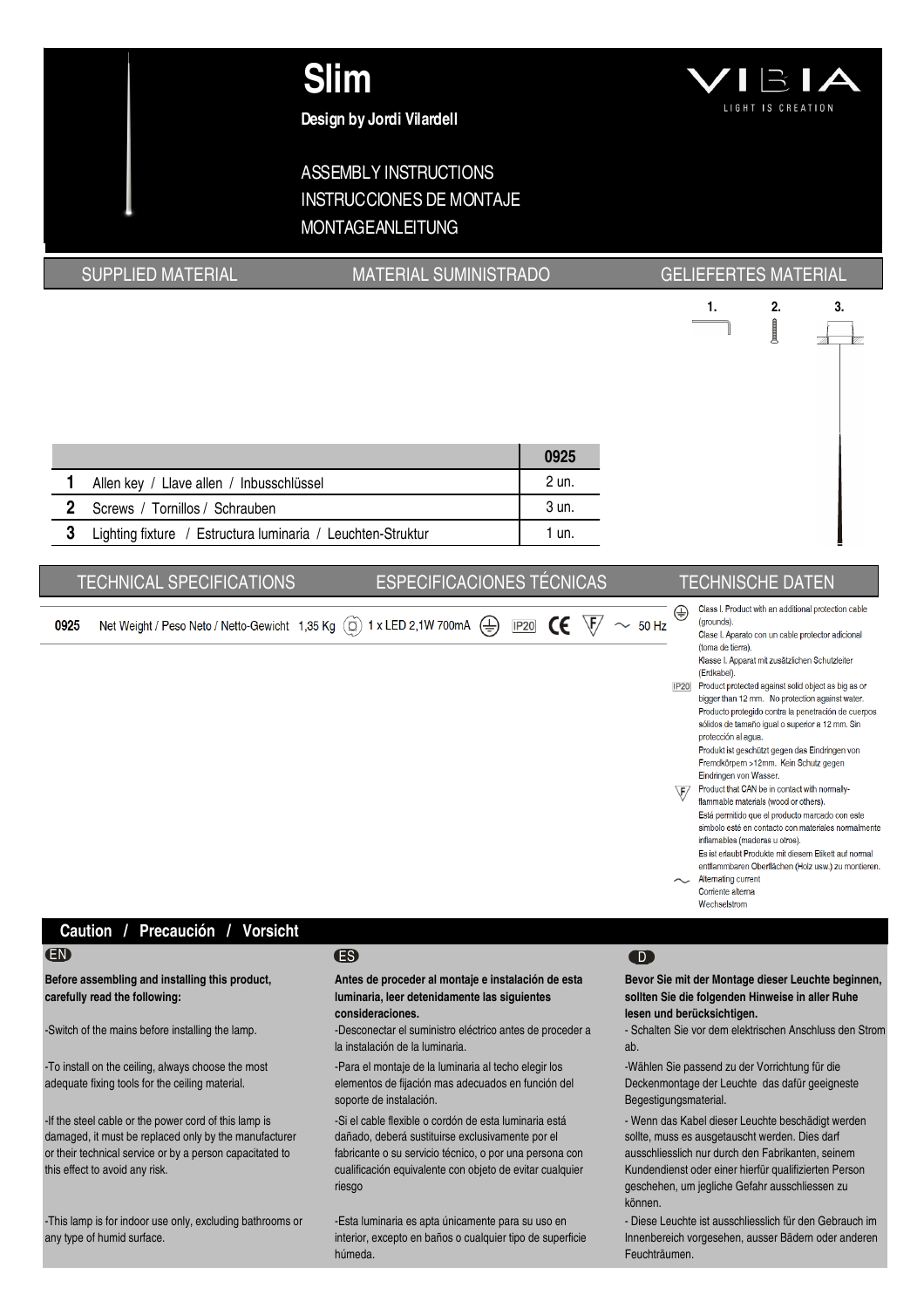## ASSEMBLY INSTRUCTIONS INSTRUCCIONES DE MONTAJE MONTAGEANLEITUNG





## EN

## **IMPORTANT NOTICE:**

**Switch of the mains before installing the lamp.** 

**1.** Remove the three screws (A) to disassemble the cylinder (B). Use one of the supplied allen keys.

**2.** Loosen with the other allen key without removing the screws (C) to extract the metallic plates (D) by sliding them through the slits of the cylinder (B).



### **IMPORTANTE:**

#### **Desconectar el suministro eléctrico antes de realizar la instalación de la luminaria.**

**1.** Extraer los tres tornillos (A) para desmontar la pieza (B). Usar una de las llaves allen suministradas.

**2.** Aflojar con la otra llave allen sin llegar a desmontar los tornillos (C) para extraer deslizando por las ranuras de la pieza (B) las pletinas de fijación (D).



### **WICHTIG:**

**Schalten Sie den Strom ab bevor Sie die Leuchtenmontage realisieren.** 

**1.** Entfernen Sie die drei Schrauben (A) um Teil (B) zu demontieren. Benutzen Sie einen der mitgelieferten Imbußschlüssel.

**2.** Öffnen Sie mit dem anderen Imbußschlüssel die Schrauben (C) ohne sie zu entfernen. Schieben Sie die Montagewinkel (D) den Schlitz entlang nach oben, um sie Teil (B) zu entnehmen.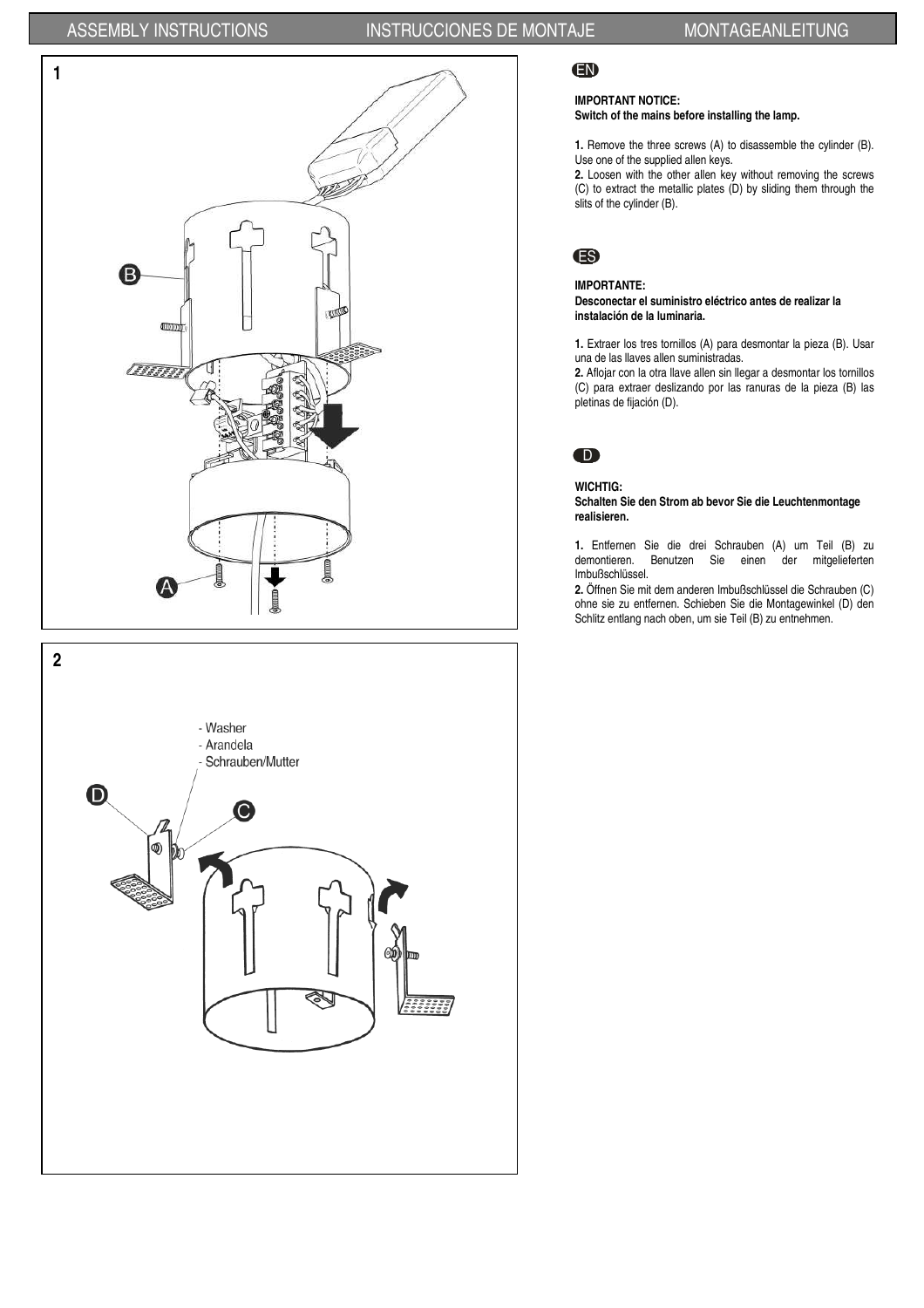



**5a** LU G

## EN

**3.** To build in the cylinder (B) we have to make a hole of 10,8 cm in diameter and three drills 4 mm diameter in the false ceiling.

Introduce the cylinder (B) through the hole and, without letting go of the cylinder, reinstall the metallic plates (D) through the slits. Move them upward until they are in contact with the upper part of the false ceiling and tighten the screws (C). Check that the cylinder is level with the lower part of the false ceiling and fix it in place using the three self-threading screws (E) that you have to screw using the metalic plate (D) with the previous holes made on the false ceiling.

NOTE: Depending on the surface, customers can use other screws and, if necessary, plugs, the most adequate to guarantee a perfect fixation

**4.** Fill in and screed the area as shown in the picture, covering the head of the screws and possible imperfections.

**IMPORTANT:** The electrical connection of the luminaire is different depending on the model purchased.

If reference is 0925\_\_/10 must be connected following step 5a. If reference is 0925 /1B must be connected following step 5b.

**5a.** Connect to the mains, phase and neutral wires in box (F) and the ground to the fast-on (G).

## ES

**3.** Para poder empotrar la pieza (B) necesitamos realizar un orificio en el falso techo de 10,8 cm. de diámetro y tres taladros perimetrales de 4 mm. Introducir la pieza (B) en el orificio realizado y aguantando en todo momento la pieza volver a montar las pletinas de fijación (D) en su ranura, seguidamente deslizar estas hasta ajustar a tope contra el interior del falso techo y apretar los tornillos (C) fuertemente.

Comprobar que la pieza (B) quede enrasada en el lado visto del falso techo y fijar el conjunto utilizando los tres tornillos autoroscantes suministrados (E) que se atornillan en las pletinas (D) atravesando los tres taladros realizados previamente en el falso techo.

NOTA: Dependiendo de la superficie a atravesar se podrán utilizar por parte del cliente otros tornillos y si es necesario tacos, los mas adecuados que garanticen una correcta sustentación.

**4.** Rellenar con pasta y alisar la zona marcada en el dibujo tapando la cabeza de los tornillos y los posibles desperfectos.

**IMPORTANTE:** La conexión eléctrica de la luminaria es diferente dependiendo del modelo adquirido.

Si la referencia es 0925\_\_/10 conectar siguiendo el paso 5a.

Si la referencia es 0925\_\_/1B conectar siguiendo el paso 5b.

**5a.** Realizar la conexión a la red eléctrica, fase + neutro en la caja (F) y toma tierra en la regleta (G).

## $\bullet$

**3.** Um Teil (B) einbauen zu können muss in der abgehängten Decke ein Bohrloch von 10,8cm Durchmesser und drei Bohrungen von 4mm realisiert werden.

Führen Sie Teil (B) in das Bohrloch ein, halten Sie es fest, montieren Sie wieder die Montagewinkel (D) und schieben Sie sie soweit den Schlitz entlang bis sie auf der Innenseite der Decke anschlagen. Ziehen Sie danach die Schrauben (C) fest.

Überprüfen Sie, dass das Teil (B) bündig mit der sichtbaren Seite der Decke abschliesst und befestigen Sie den Verbund mit den drei mitgelieferten Schrauben (E). Sie werden durch die vorher vorbereiteten drei Bohrungen in die Montagewinkel (D) reingeschraubt.

HINWEIS: Je nach Oberfläche können seitens des Kunden andere Schrauben, und wenn nötig, geeignete Dübel für eine angemessene Befestigung benutzt werden.

**4.** Ausgleichsmasse im markierten Bereich auftragen und glätten um die Schraubenköpfe und mögliche kleine Fehler abzudecken.

**WICHTIG:** Der elektrische Anschluss der Leuchte unterscheidet sich je nach Modell, das Sie gekauft haben.

Wenn es sich um die Referenz 0925\_\_/10 handelt, wie in Schritt 5a beschrieben, anschliessen.

Wenn es sich um die Referenz 0925 /1B handelt, wie in Schritt 5b beschrieben, anschliessen.

**5a.** Realisieren Sie den Anschluss an das elektrische Netz. Phase und Neutral in Konverter (F) und Erde in Klemme (G).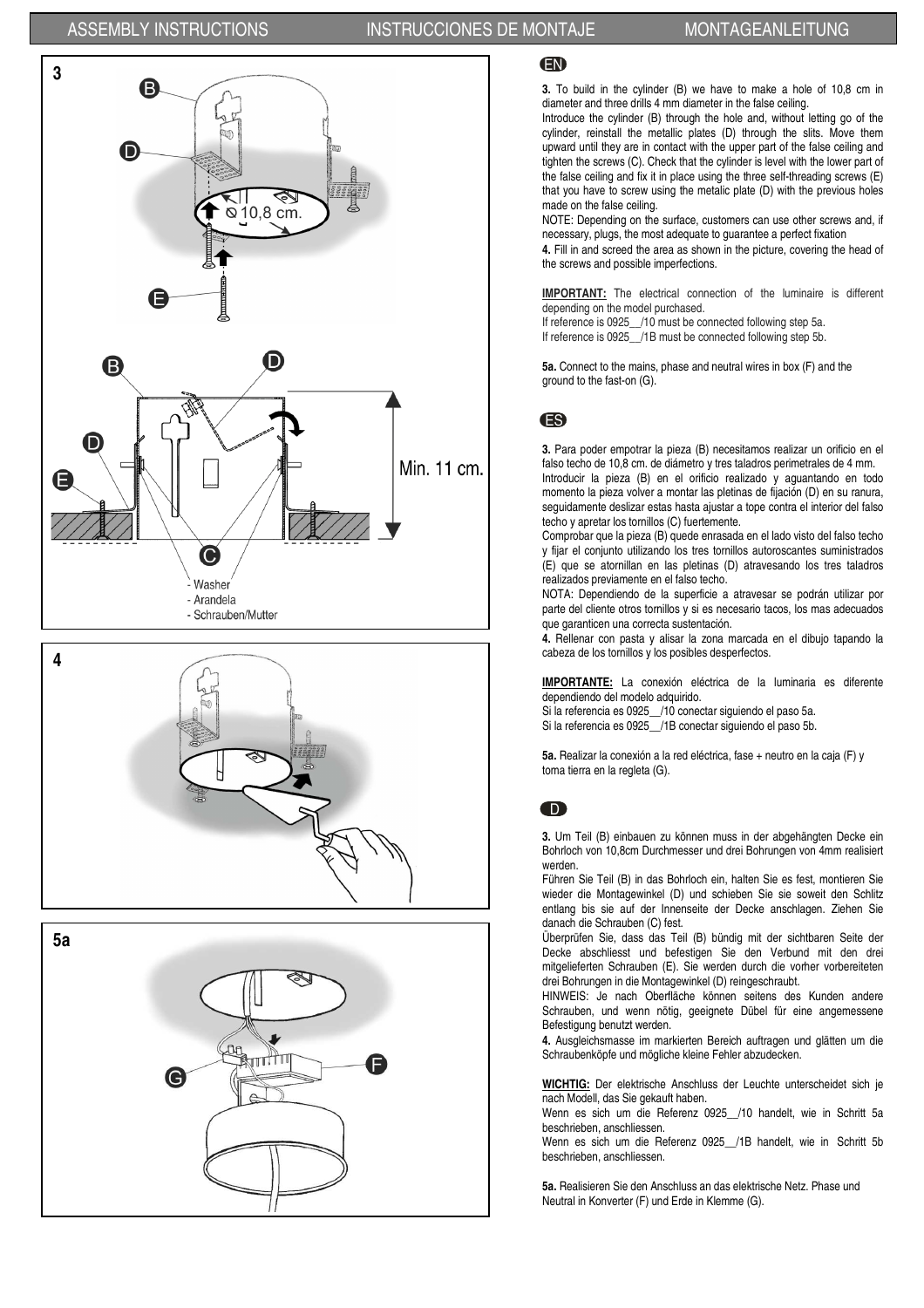## ASSEMBLY INSTRUCTIONS INSTRUCCIONES DE MONTAJE MONTAGEANLEITUNG



## EN

**5b.** Run the cable through the pullout protection (H) and connect the light fitting to the mains power supply at the terminal block (I) as follows: Dimmable 1-10V: Connect terminal **N** and **T/T** at the terminals as shown, while connecting the line running through the dimmer in your installation at terminal **L**. Connect the electronic control signal lines at the terminals **1** and **2** as shown (see diagram X).

Adjustable with a switch: Connect terminal **L**, **N** and **T/T** at the terminals as shown. Terminals **1** and **2** are not used.

At the terminal **P** connect the additional line leading to the switch in your installation (see diagram Y).

Non-dimmable: Connect **N** and **T/T** at the terminals as shown, while connecting the line running through the switch in your installation at terminal **L**, leaving terminals **P**, **1** and **2** unused (see diagram Z).

Dimmable with the DALI system: Connect terminal **L**, **N**, **T/T**, while connecting the DALI control digital signal lines at terminals **1** and **2** (see diagram W).

### **VERY IMPORTANT:**

Once the light fitting has been connected and switched on, if you change to a different dimming system this could cause operating problems. In these cases you need to perform a **RESET** on the driver fitted. Please consult VIBIA.

## ES

**5b.** Después de pasar el cable por la pieza antitirones (H) y efectuar la conexión de la luminaria a la red eléctrica en el bloque de conexión (I) de la siguiente manera:

Regulable 1-10V: Conectar polo **N** y **T/T** en los polos según se indica, mientras que en el polo **L** conectar la línea que pasa por el regulador de su instalación. En los polos **1** y **2** conectar las líneas de señal de control electrónico. (Ver Diagrama X).

Regulable con pulsador: Conectar polo **L**, **N** y **T/T** en los polos según se indica. Los polos **1** y **2** no se utilizan.

En el polo **P** conectar la línea adicional que pasa por el pulsador de su instalación. (Ver Diagrama Y).

Sin regulación: Conectar **N** y **T/T** en los polos según se indica, mientras que en el polo **L** conectar la línea que pasa por el interruptor de su instalación, quedando los polos **P, 1** y **2** sin utilizar. (Ver Diagrama Z).

Regulable con sistema DALI: Conectar polo **L**, **N**, **T/T**, mientras que en los polos **1** y **2** conectar las líneas de señal digital de control DALI. (Ver Diagrama W).

### **MUY IMPORTANTE:**

Una vez la luminaria se ha conectado y encendido, si se cambia a otro sistema de regulación puede dar problemas funcionales. En estos casos se necesita hacer un **RESET** sobre el driver montado. Consultar con VIBIA.

## D

**5b.** Führen Sie das Kabel nun durch die Zugentlastung (H) und schließen Sie anschließend die Leuchte wie folgt beschrieben im Anschlussblock (I) an das Stromnetz an:

Dimmbar 1-10V: Schließen Sie Pol **N** und **TT** wie angezeigt an die Pole an, während Sie an Pol **L** die durch den Dimmer verlaufende Leitung anschließen. Schließen Sie die elektronische Steuersignalleitungen an den Klemmen 1 und 2 (s. Anschluss-Schema X).

Dimmbar mit Tastenregulierung: Schließen Sie Pol **L**, **N** und **T/T** an den entsprechend angezeigten Polen an. Die Pole **1** und **2** werden nicht benutzt.

An dem gekennzeichneten Pol **P** der zweiten Klemmleiste die Zusatzleitung für die Tastenregulierung Ihrer Installation anschließen. (S. Anschlussschema Y).

Ohne Dimmer: Schließen Sie **N** und **TT** wie angezeigt an die Pole an, während Sie an den **L**-Pol die durch den Schalter verlaufende Leitung anschließen. Die Pole **P**, **1** und **2** werden nicht benutzt. (S. Anschlussschema Z).

Mit DALI-System dimmbar: Führen Sie an Pol **L**, **N**, **T/T** den Anschluss durch, während Sie die Pole **1** und **2** an die Leitungen anschließen, die zur digitalen DALI-Kontrolle führen. (S. Anschluss-Schema W).

#### **SEHR WICHTIG:**

Ist die Lampe erst einmal angeschlossen und eingeschaltet, kann ein Wechsel des Dimmsystems zu Funktionsproblemen führen. In diesen Fällen muss am montierten Treiber (oder Treibern) ein **RESET** durchgeführt werden. Fragen Sie bei VIBIA nach.